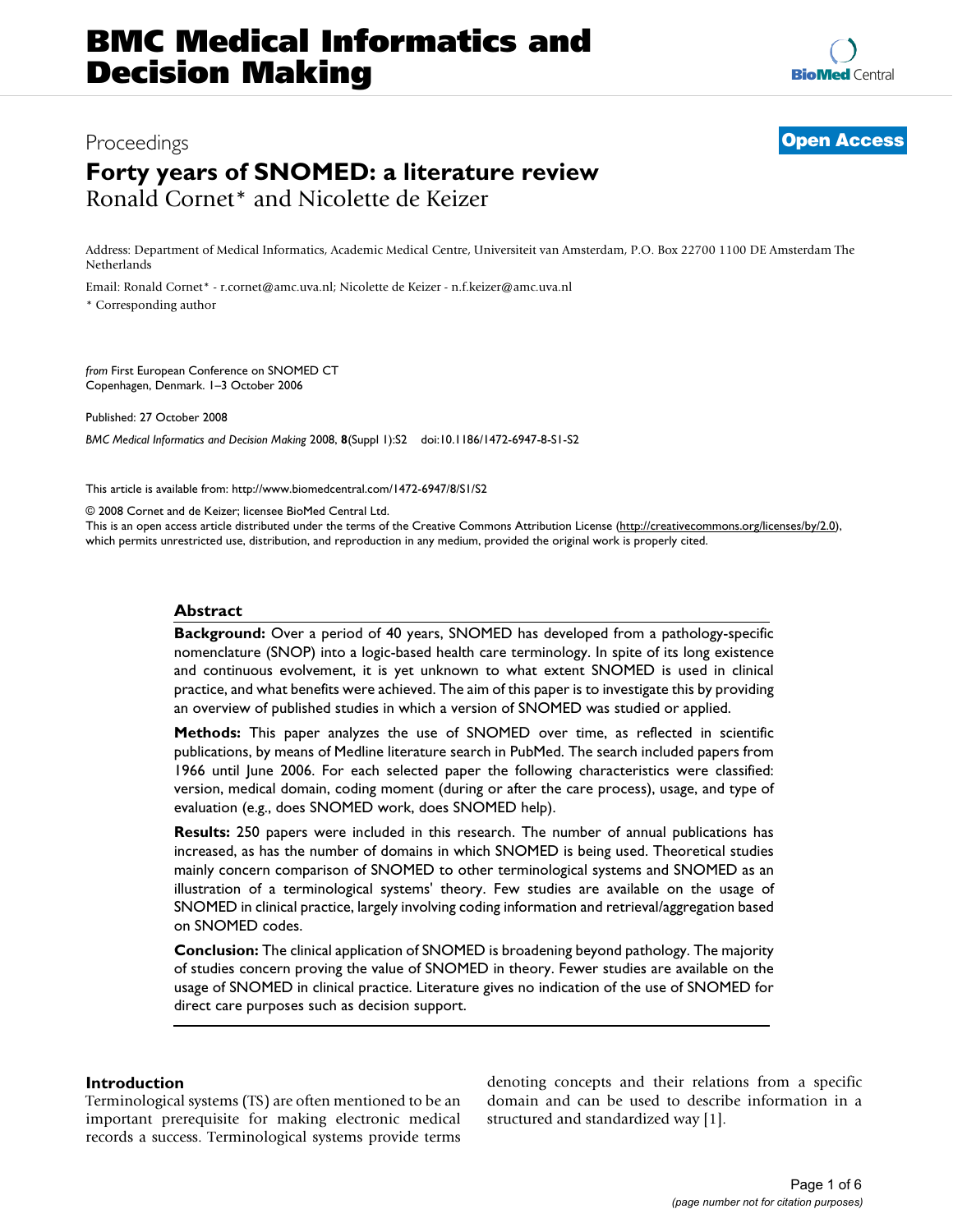Well-known examples are MeSH (Medical Subject Headings) [2] for categorizing literature, the ICD family (International Classification of Diseases) [3] for recording (initially) causes of death and (later) diseases, and the family of SNOMED terminological systems [4]. In 1965, the systematized nomenclature of pathology (SNOP) was developed by the College of American Pathologists. In the next forty years several changes on the number of concepts, the covered domains and the underlying representation formalism lead to the currently available Systematized Nomenclature of Medicine, Clinical Terms (SNOMED CT), as is depicted in Table 1. Some countries (e.g. UK, USA, Spain), and some organizations (e.g. UK's National Health Services, ASTM International's Committee E31 on Healthcare Informatics, Federal Drug Administration) have already licensed SNOMED CT, adopting it as the preferred reference terminology. Worldwide, there is an increasing awareness of SNOMED and its development and implementation. This awareness is stimulated by the potential benefits of using SNOMED CT, such as:

• enabling a consistent way of indexing, storing, retrieving and aggregating clinical data across specialties and sites of care,

• enabling structuring and computerizing the medical record, thereby reducing the variability in the way data is captured, encoded and used for clinical care of patients and research,

• enabling automated reasoning, e.g. decision support.

Whereas some of these benefits require the formal rigor of SNOMED CT, others can be obtained with earlier versions of SNOMED.

It is yet unknown to what extent terminological systems such as the SNOMED family are used in clinical practice. Furthermore, scientific evidence is lacking that benefits such as the ones mentioned above were achieved in clinical practice.

**Table 1: Years of release of major versions of SNOP and SNOMED (Source:<http://www.snomed.org/>).**

| 1965 | <b>SNOP</b>                        |
|------|------------------------------------|
| 1974 | <b>SNOMED</b>                      |
| 1979 | SNOMED II                          |
| 1993 | SNOMED Version 3.0                 |
| 1997 | LOINC codes integrated into SNOMED |
| 1998 | <b>SNOMED Version 3.5</b>          |
| 2000 | SNOMED RT                          |
| 2002 | SNOMED CT                          |
|      |                                    |

The aim of this paper is to provide an overview of published studies in which one of the members of the SNOMED family was the main subject of study or plays a secondary role in a study, e.g. to select a patient population for epidemiologic research or to describe an information system in which a SNOMED version was used to code patients. By this overview we will describe the applications and development of the SNOMED family in the medical literature and we will detect the areas in which these applications have proven their value as well as the areas needing future research.

# **Methods**

A Medline literature search by PubMed was performed to select papers in which SNOMED plays any role. The search period was from 1966 to June 2006. We used ("SNOMED" OR "SNOP") as search query, thereby selecting all papers that have been MeSH-indexed by "SNOMED" and all papers that used "SNOMED" or "SNOP" as a text word in the title or the abstract. Only papers with an English abstract were included. From all papers found, two independent researchers manually excluded papers that were not on the Systematized Nomenclature of Pathology or on the Systematized Nomenclature of Medicine, e.g. when the author's name was Snop. Next, for each selected paper the following characteristics were classified based on the information contained in the abstract:

- *Version* (SNOP, SNOMED, SNOMED II, version 3.0/ international, SNOMED version 3.5, SNOMED RT, SNOMED CT)

- *Medical domain* (anesthesia, cancer, cardiology, gastroenterology, HIV, nephrology, nursing, orthopedics, pathology, primary care, other/unknown/multiple)

- *Coding moment* (coding during and/or for the care process, post-coding for research purposes)

- *Usage*:

a. SNOMED is the primary object of study (data quality, prove merits for care process or outcome, content coverage, compare to other TS, illustration of a TS theory, standards for electronic medical record, description of implementation)

b. SNOMED is the secondary object of study (used as example, used in a study to retrieve and analyze within epidemiological studies, used in a study on a particular information system to code or classify)

- *Type of evaluation*. If SNOMED was evaluated in the study, the aim/research question of evaluation was deter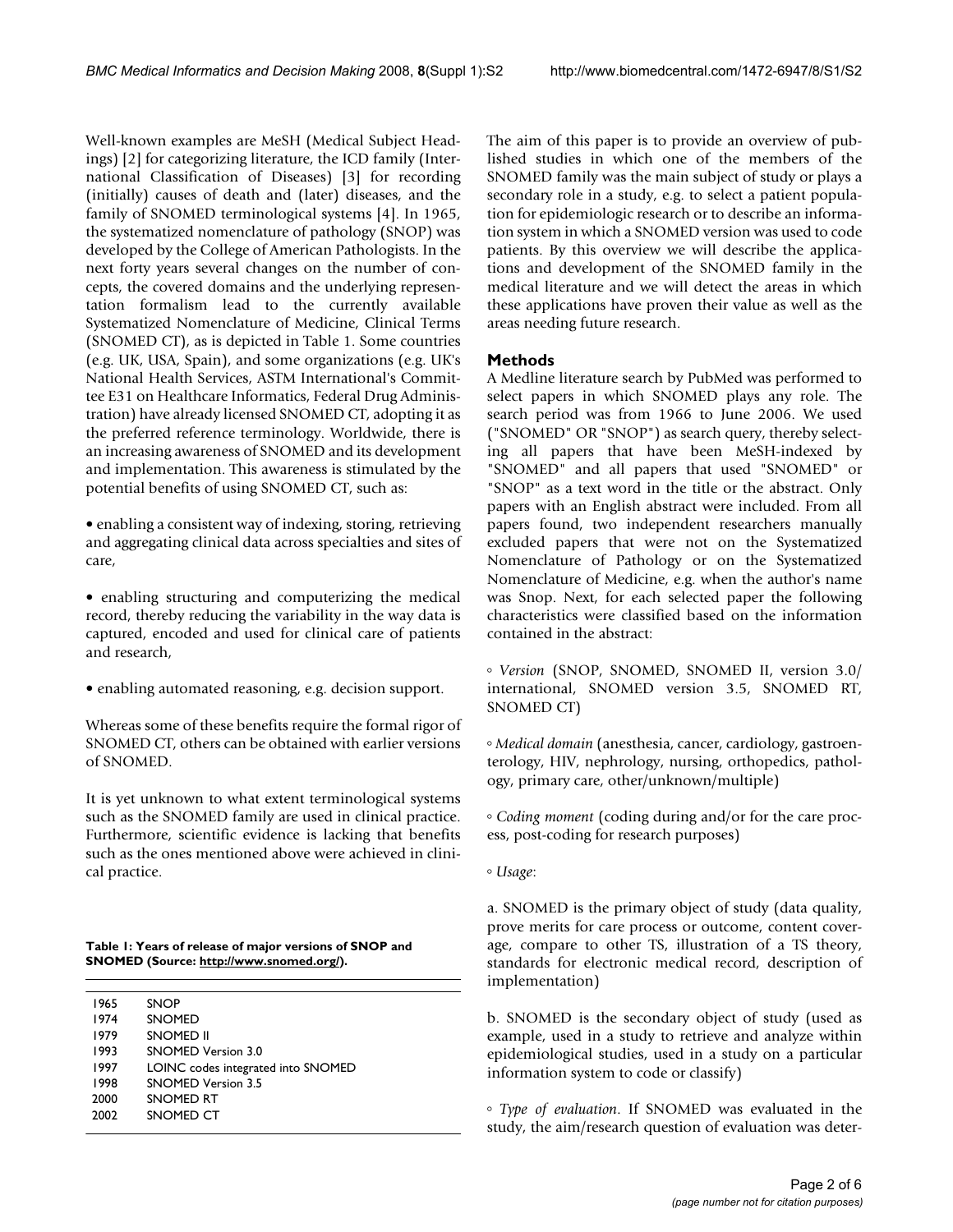mined: does it work (technical evaluation); does it help (effect on care), what are the consequences (for the organization); unknown/not applicable.

All papers have been independently analysed by the two authors, different judgement has been discussed and resolved.

### **Results**

The PubMed search resulted in 318 hits. Among these hits 64 papers were excluded because of lacking an English abstract and 4 papers were excluded because SNOP was used with a different meaning (e.g. a chemical (SnoPPP)2 or the author's name being Snop). The remaining 250 Medline indexed papers on SNOMED have been published in 80 different journals. The AMIA conference proceedings comprised the largest number of papers (n = 71, 28%). Overall, 43% of the papers were published in medical informatics conference proceedings (AMIA, MIE, Medinfo). The other 57% have been published in a wide variety of medical and medical informatics journals. A majority of the medical journals came from the field of pathology.

Figure 1 shows the development of the number of papers on SNOMED in time. The first paper on SNOP having an abstract in PubMed was published in 1975 (NLM began to include abstracts in online citations in 1975). During the early nineties there is a rapid expansion of papers. Since 1994 there is a more or less constant number of 15–20 publications a year.



#### Figure 1

(Cumulative) number of Medline indexed publications on SNOMED from 1975 till 2005.

Review of the 250 included papers on the aspects "version", "medical domain", "coding moment", "usage", and "type of evaluation" provided the following results.

# *SNOMED Version*

Half of the papers described the use of "SNOMED" without any further specification of its version. Without specification it could not be determined from the abstracts whether this referred to the 1974 version of SNOMED or any later version. Among the other half, most papers described a study on SNOMED CT (see Figure 2).

#### *Medical domain*

Sixty percent ( $n = 150$ ) of the papers did not clearly describe a specific medical domain of the study or SNOMED was used in the study for multiple disciplines or medicine in general. Among the  $40\%$  (n = 100) of the papers in which a specific medical domain had been described, pathology ( $n = 56$ ), nursing ( $n = 13$ ) and cancer  $(n = 10)$  were most frequently mentioned (see Figure 3).

Figure 4 shows that in the first 20 years of publications on the SNOMED family almost all papers dealt with pathology. Since 1990 more other medical specialties have started producing studies on SNOMED while since 2000 there has been a minor contribution of pathology among all SNOMED publications.

#### *Coding moment*

For most included papers ( $n = 150$ , 60%) it was not clearly described whether concepts were coded using SNOMED during and/or for the purpose of the care process or postcoded for research purposes. In those papers in which this



Figure 2 Versions of SNOMED reported in 250 Medline indexed papers (1975–2006).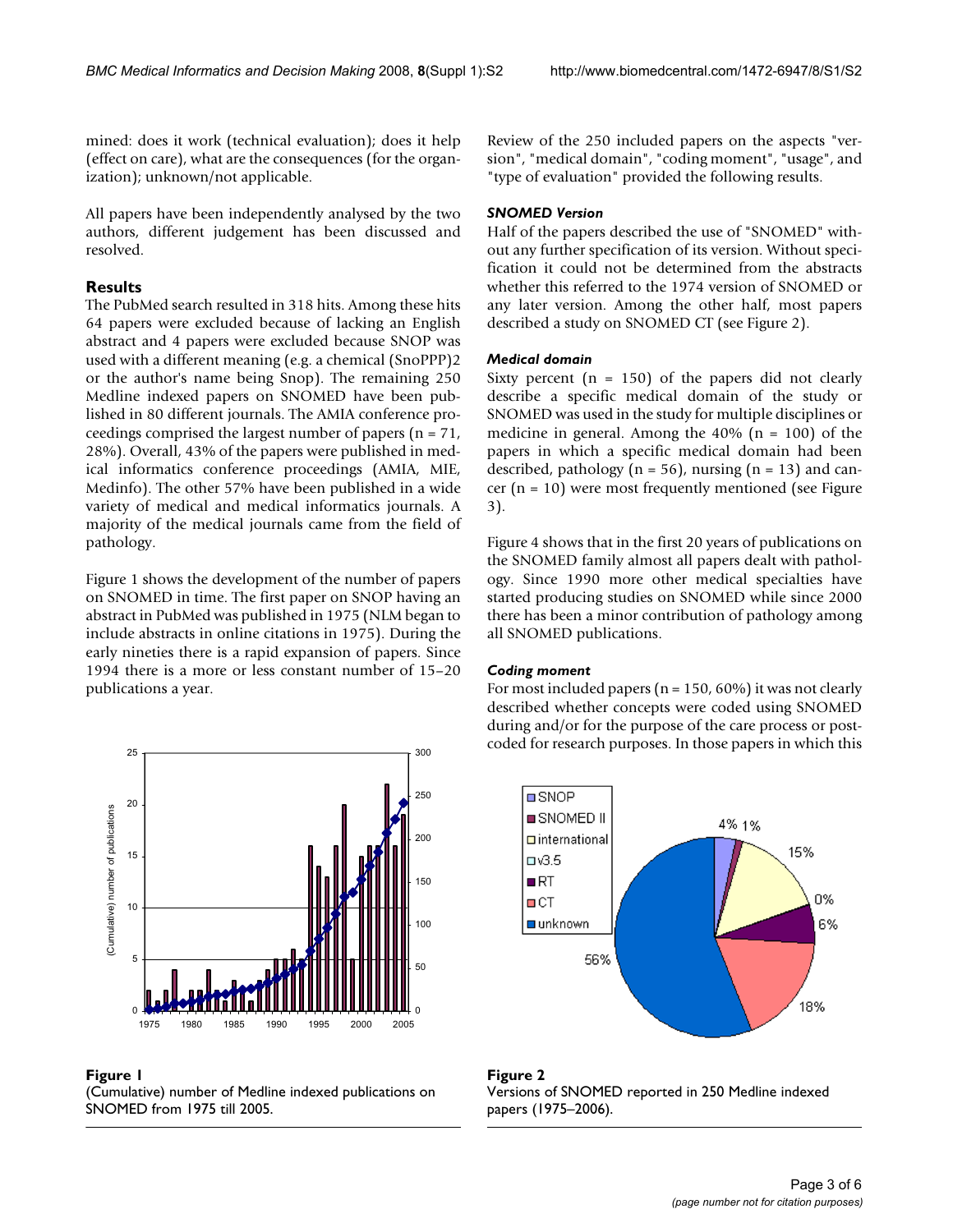

#### **Figure 3**



was clearly described, 62% addressed coding that occurred during and/or for the care process, e.g. coding pathology finding in patient reports. In the remainder (38%) coding was performed for research purposes, e.g. post-coding a set of patient cases to compare content coverage of several TSs.

# *Usage*

SNOMED was the main object of study in 163 papers. The other 87 papers described a study in which SNOMED plays a secondary role. As is shown in figure 5, there are two major subjects within the studies in which SNOMED is the primary object of study. The first one is the group of studies in which SNOMED is compared to other TSs, mostly on content coverage. The second one is using SNOMED to illustrate a TS theory, e.g. the usefulness of description logics, automatic coding or classification, and/or natural language processing. Among the 87 publications in which SNOMED plays a secondary role, 21 abstracts just mentioned SNOMED as an example of a controlled vocabulary without actually describing its usage, 27 papers described the use of SNOMED codes for retrieval and/or analysis of patient data, and 39 studies described an information system, e.g. an electronic patient record system, in which SNOMED was used to code patient information.

There was no difference in usage among various medical specialties. Figure 6 shows the types of usage of SNOMED over time. Three types of usage occur during the whole period: the use of SNOMED in an information system to classify or code patient information; comparison of a SNOMED version to other TSs such as ICD or MeSH; and SNOMED to illustrate TS theory.

In the earlier years, most studies describe the implementation of a pathology information system in which a



### **Figure 4**

Distribution of medical domains using SNOMED over the years. Note: the 2000s involve the period until June 2006.

SNOMED version is used to code and/or retrieve patients. In the most recent years the usage has become more diverse, with mapping to other systems and illustration of TS theory as the most prominent topics.

Emerging subjects include the use of SNOMED as a standard for the electronic health record and content coverage studies.



# Figure 5

Usage of SNOMED as primary or secondary object of study in 250 Medline indexed papers.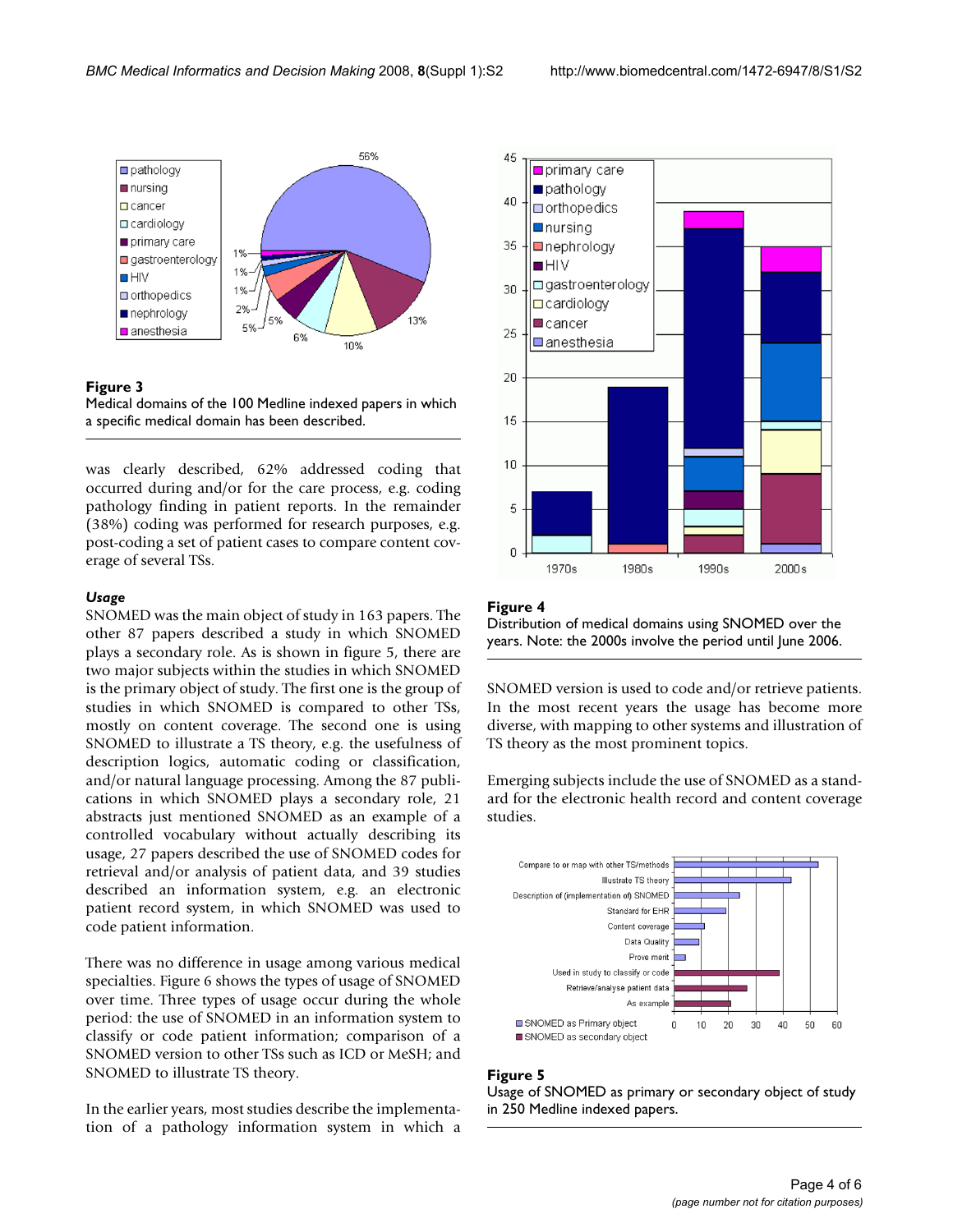

# Figure 6

Distribution of SNOMED's usage over the years. Note: the 2000s involve the period until June 2006.

#### *Type of evaluation*

52% (n = 129) of the papers described some kind of evaluation of SNOMED. Out of these,  $81\%$  (n = 104) concerned a technical evaluation to find an answer to the question "does it work?", e.g. content coverage, automated classification, and 19% (n = 25) evaluated SNOMED on the aspect "does it help?" which mostly concerned the supportive role of SNOMED in retrieving or aggregating patient(group)s and making management reports.

# **Conclusion and discussion**

This review included 250 papers on members of the SNOMED family. A large number of medical domains and application have been described. Even though in many cases there is no description given of the clinical domain in which SNOMED is being used, the cases in which such a description is given show that the clinical application of SNOMED is broadening beyond pathology.

It is generally known that searching medical bibliographies such as PubMed will not result in finding all published studies on a particular subject [5]. As we searched for the terms SNOP and SNOMED anywhere in the PubMed entry, we are confident that we have captured almost all of the papers in which the SNOMED family of terminological systems plays an important role. However, one must realize that mere use of SNOMED does not necessarily lead to publication. Hence, papers published may well be but the tip of the iceberg, describing cases in which scientific research is being performed on or using SNOMED. About two thirds of the papers described a study in which a SNOMED version was the primary subject of study while the remaining one third concerned studies in which SNOMED plays a secondary role. Publication bias especially will affect our group of papers in which SNOMED plays a secondary role, e.g. for epidemiological studies in which SNOMED codes are used to retrieve eligible patients. The existence of studies in which SNOMED is used to retrieve and select patients is an indication that there are successful implementations of SNOMED in clinical settings although these implementations themselves have probably not been described in the scientific literature.

In many cases it was hard to determine which version of SNOMED was actually used. Mention of the systems was often limited to "SNOMED", not making explicit whether this was the version as released in 1974 or any of its successors. One possible explanation for this is the fact that our study has been based on abstracts and not on full